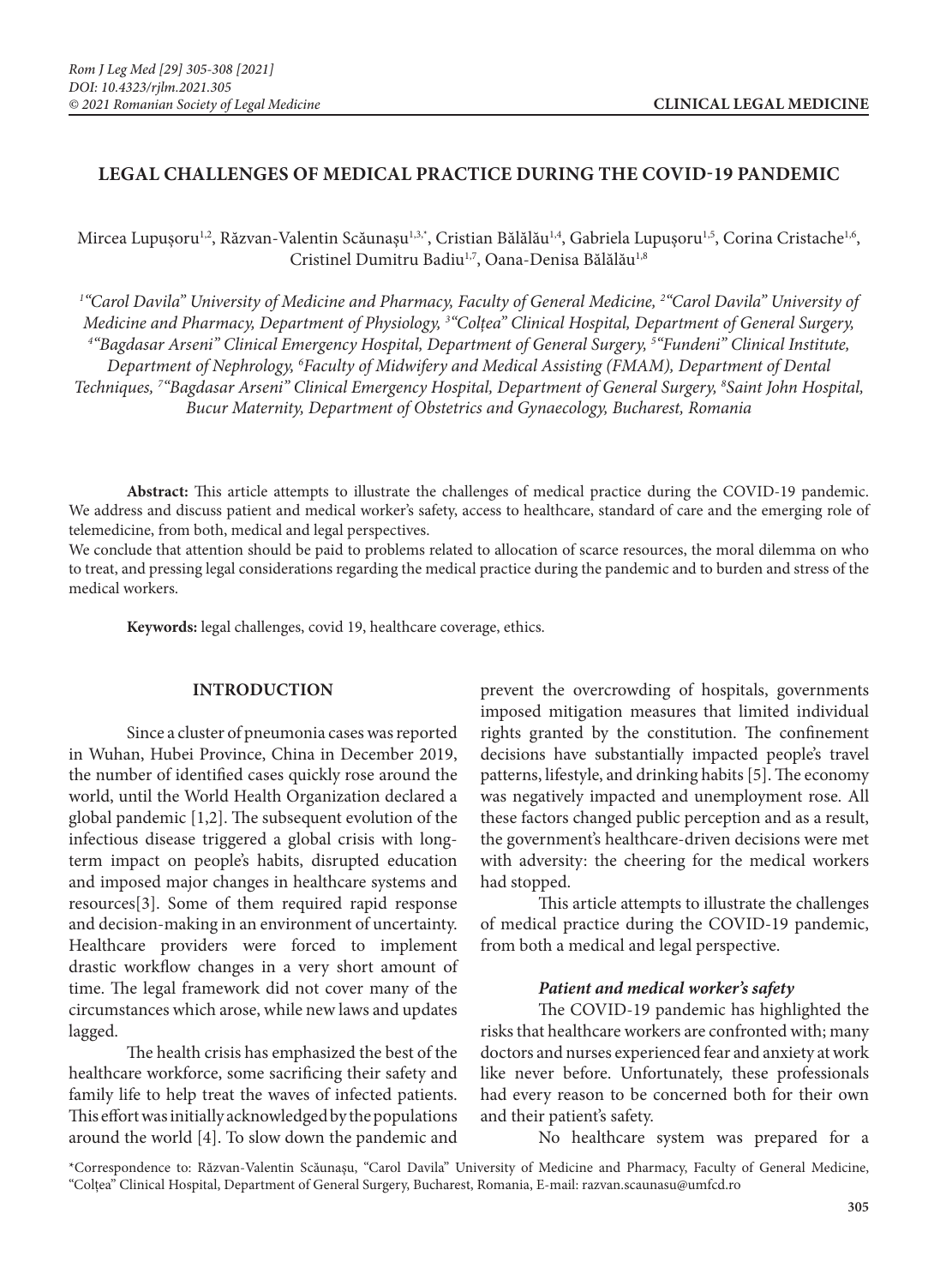pandemic and the insufficient supply of personal protective equipment [PPE] was a well-known problem. In such situations, the shortage of PPE for healthcare workers highlights serious ethical and legal concerns: what are the obligations of employers to ensure adequate equipment is available and would healthcare workers be constrained to treat patients? What criteria should be used in the distribution of limited PPE among healthcare services? [6–8].

Medical staff must wear adequate PPE according to the code of labor and not following the adequate standards constitutes a legal liability as it endangers both the patients and the healthcare worker. Who is legally responsible for not being able to assure these appropriate safety measures?

It is within any employer's duty and responsibility to offer a safe workspace and work system as well as supply proper work equipment and resources, all in line with industry standards [9,10].

When establishing whether employers fail to solve the lack of PPE issue, the laws and work codes should be consulted, and factors such as the nature of the work, associated risks, the possibility of taking preventive measures to prevent or limit the predictable risks , the laws that govern public acquisition workflow [9].

Medical establishments drafted consents informing patients about the risk of infection with COVID-19 during hospital admission. However, that was not a relief for doctors, who feared that the complications and potential death caused by COVID-19 together with the underlying comorbidities would attract malpractice accusations.

#### *Access to healthcare and standard of care*

Healthcare access implies the ability of individuals to receive medical care based on their personal healthcare needs. According to Goddard, the concept translates into the "ability to secure a specified range of services, at a specified level of quality" [11, 12].

In Romania, public healthcare is offered by the state and financed from the state budget, local budgets, the budget of the Single National Health Insurance Fund, or from other sources, based on the specific case and according to the national law. The protection of public health is an obligation of the central and local public administration authorities, as well as that of all natural and legal persons [13].

The COVID-19 pandemic has severely affected the ability of healthcare systems to carry on with essential healthcare services[14]. This worldwide health crisis caused a very high increase in admissions to the emergency rooms and intensive care units, which have a limited number of highly trained personnel, complex equipment, and beds. Efforts to increase the necessary resources such as beds, equipment, and ventilators have been made. All these resources can be acquired relatively quickly, however, training qualified staff takes years. Doctors and nurses from other departments, with different qualifications, volunteered and were temporarily transferred to the overcrowded departments to compensate for the deficit of healthcare workers. This commendable and altruistic effort has created a legal vulnerability of exceeding the medical competence recognized by the medical college and in relation to the insurers of malpractice policies.

Under pressure, some states reacted quickly and adopted protective legislation. The state of New York, for example, passed article 30-d Emergency or disaster treatment protection act, broadly protecting the healthcare facilities and healthcare professionals in this state from potential liability resulting from treating individuals under conditions from circumstances associated with the public health emergency [15]. In most countries, however, the legal framework has lagged, and this remains a legal vulnerability for medical staff.

With patient safety being an essential element of universal healthcare coverage, patients should not be challenged with having to choose between unsafe care or no care at all [16]. Adequate access to healthcare during pandemics such as COVID-19 requires keeping guidelines constantly up to date. Moreover, the research and guidelines must always complement each other. Treating a new illness always brings complexities [11].

As new studies were completed, new recommendations were published with remarkable speed, but physicians feared implementing new treatments that could deviate from good practice guidelines, worrying that there will be an increase in complaints against them. When analyzing the statistics of patient mortality, it is essential to consider the severity of the patient's illness at the time when they are admitted and the associated comorbidities. If in clinical practice definitive diagnostic criteria had been established, after death sepsis is often difficult to diagnose, especially if a site of origin is not found or if no clinical data is available [17].

The overload of the pandemic on the healthcare systems caused severe challenges for people in receiving care for health conditions unrelated to COVID-19. Based on the equity principle, patients who require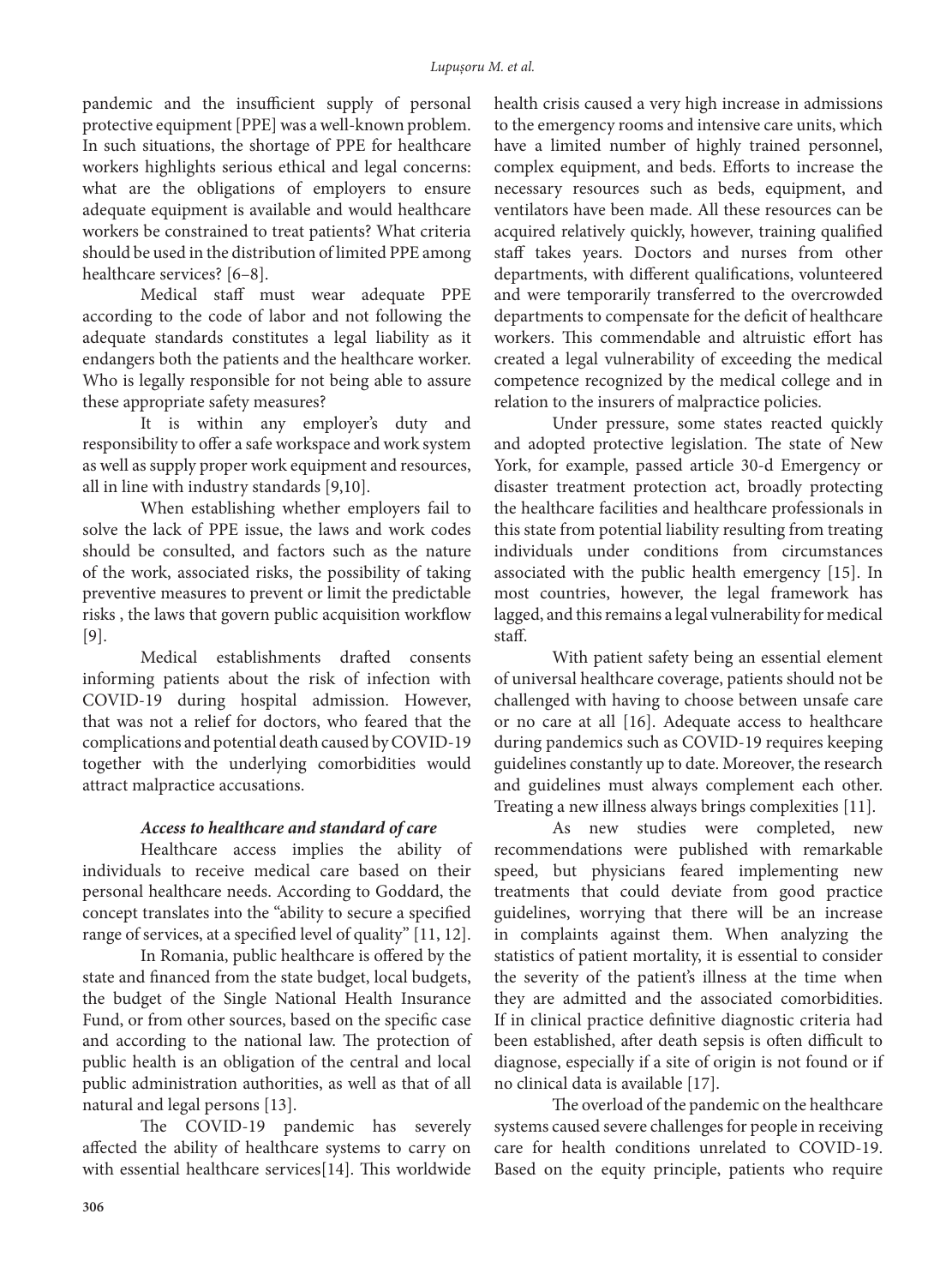healthcare should be able to receive it [18]. The World Health Organization recommended further provision of essential medical services; however, each government can adapt to the shifting conditions in their own country: prioritizing essential health services and adapting to fast-changing needs. In an effort to diminish indirect morbidity and mortality and prevent acute episodes of chronic conditions when medical services are not available, countries should identify essential healthcare services that should be prioritized for continuation during the acute phase of the COVID-19 pandemic [1].

As worldwide healthcare systems have been confronted with increasing demand in caring for COVID-19 patients, having preventive and curative services in place, especially for the most vulnerable population groups such as children, the elderly, people with chronic conditions and disabilities, is key [14].

The risk of virus exposure within medical establishments together with the limited access to healthcare services such as surgery, treatment, and other hospital services are the main factors contributing to a noteworthy decrease in the level of access to healthcare during the pandemic. For instance, the deferral of surgical services could potentially create a significant backlog, transforming some of the previously optional cases into critical ones.

The lack of access to necessary medical care could eventually lead to life-threatening consequences. Research performed in Spain and Sweden unveiled a substantial association between increased risk of mortality among older people and healthcare needs that were unmet during this period [19].

However, healthcare systems could experience a surge in care demands in the aftermath of the COVID-19 pandemic. Adequate preparation for such a rise in demand for regular medical services includes careful planning and proper allocation of health resources whether these are medical staff, equipment, or facilities. Adopting a strategic approach as such could help with leveling the caseload and efficiently managing the patient backlog.

## *Telemedicine*

Maintaining surveillance of patients with chronic diseases became a major challenge during this period. Telemedicine has been promoted as an economic and effective way for distance patient care with the added benefit of reducing the risk of coronavirus exposure. There is evidence of patients who have been managed by using telemedicine and expressed satisfaction with the services received,

demonstrating that telemedicine helped monitoring, triaging, and treating patients, while avoiding a visit to the hospital [11].

Although telemedicine advantages are indisputable, it cannot fully replace face-to-face interactions, and increased privacy, regulatory and insurance coverage concerns must be addressed by policymakers. Professional secrecy in medical practice is tightly regulated legally and ethically. Medical information cannot be passed from the patient out of the relationship without the direct consent of the patient. Healthcare workers commit to maintain medical confidentiality, but telemedicine and the internet medium cannot provide this security in any circumstance.

**In conclusion,** health workers cope with physical and psychological challenges which take a toll on their mental health, wellbeing, and security. With the overload of the pandemic, fatigue and burnout syndrome are threats to the health of these professionals. Depending on personality and individual vulnerabilities, along with cognitive factors, the psychological pressure may be a contributor to suicidal behavior [20]. We must recognize that health worker safety is paramount to patient safety, one depends on the other and are inseparable. Prioritization on creating and maintaining safe working environments will lead to a better quality of service and standard of care for patients [16].

Telemedicine has great advantages, but limited applicability without an adequate legal work frame. More research is needed to assess its efficacy and quality of care it can achieve.

The chronic under-funding of hospitals generated an environment where protection equipment and supplies shortages becomes the norm. We conclude that special attention should be paid to problems related to allocation of scarce resources, the moral dilemma on who to treat, and pressing legal considerations regarding the medical practice during the pandemic and to burden and stress of the medical workers.

#### **Conflict of interest**

The authors declare that they have no conflict of interest.

#### **References**

1. Archived: WHO Timeline - COVID-19 [Internet]. [cited 2021 Dec 5]. Available from: https://www.who.int/news/item/27-04- 2020-who-timeline---covid-19.